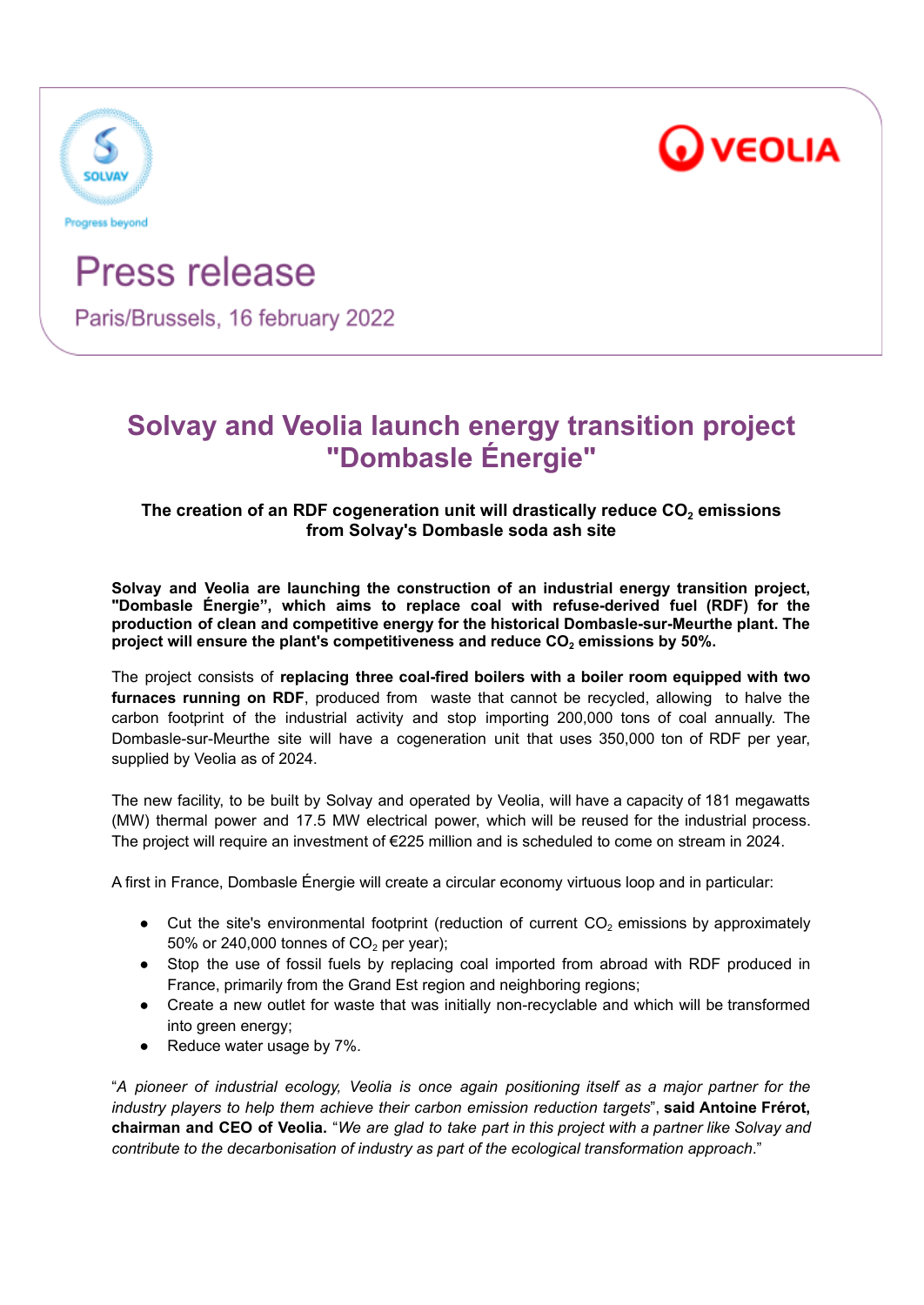"*Our sustainable development roadmap, Solvay One Planet, aims in particular at carbon neutrality by 2050. To actively contribute to the emergence of a low-carbon society, we need to transform our plants to put in place sustainable and competitive alternative energies. This requires finding partnerships between private and public actors,"* **says Ilham Kadri, CEO of the Solvay group.** *"We* are delighted to partner with Veolia on this project which will enable us to move away from coal in our *second soda ash plant, after Rheinberg in Germany*"**.**

"*Veolia's objective is to develop a real industrial sector of the energy recovery of non-recyclable waste materials. Transformed into solid recovered fuels, this waste makes it possible to produce energy and heat to replace fossil resources. Dombasle Énergie aims to replace coal with RDF to supply the Solvay plant with clean energy in a circular economy and industrial decarbonization approach*." **explained Anne Le Guennec, general manager - recycling and waste valorization, Veolia France**.

"*This major project secures the future of our historic site and confirms Solvay's determination to transform the European soda ash industry, to make it more sustainable and competitive, and better serve our customers in the long term,*" **stressed Philippe Kehren, president of Solvay Soda Ash & Derivatives.** "*It is driven by the same momentum as the green energy transition project developed at our Rheinberg, Germany site*."

This conversion of the plant offers a real advantage in the context of volatile fossil fuel prices and the taxes imposed by European regulations on the use of coal. This gain in competitiveness allows the site to be sustained and the employment pool to be preserved with 1,000 direct and indirect jobs.

This project has benefited from the support of the Grand Est region and ADEME.



**Aerial view of Solvay's plant in Dombasle-sur-Meurthe**